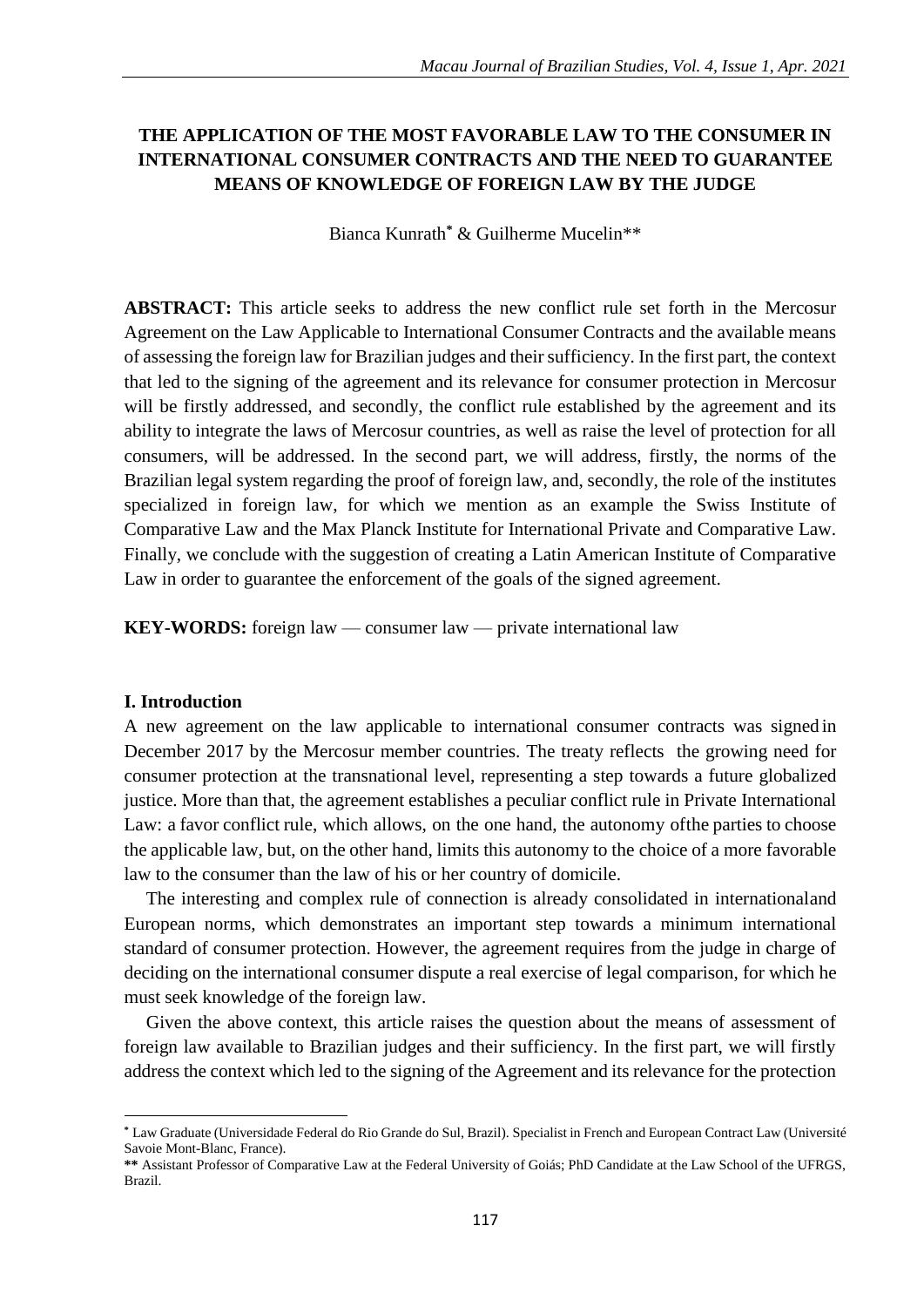of consumers in Mercosur (and in Latin America) and, secondly, the conflict rule established by the agreement and its ability to integrate the Mercosur countries' legal orders, as well as to raise the level of protection for all consumers. In the second part, we will firstly address the rules of the Brazilian legal system regarding the proof of foreign law, and secondly, we will address the role of comparative law institutes in Germany and Switzerland as a support for judges in cases where foreign law must be applied, notably the Max Planck Institute for Private International and Comparative Law and the Swiss Institute for Comparative Law. We conclude by suggesting the creation of a Latin American Institute of Comparative Law.

## **II. The Mercosur Agreement on the Law Applicable to International Consumer Contracts A. The importance of ensuring international protection for consumers.**

According to Bauman (2008, p. 71-73), we live in a consumer society, where not only consumption is an act of citizenship, but where people have also become products to be consumed. Consumer protection, therefore, proves to be paramount from the moment consumption becomes the driving act of economies. In addition, the dimension of the power of marketsin contemporary society should be considered. The process which began with the Fordist mass production and culminated in algorithm-based technological advances allowed markets to globalize and, therefore, to accumulate resources and capital comparable to those of entire nations.

Regarding this matter, Brazil presents an exemplary legislation which recognizes the vulnerability of consumers and, thus, promotes the protection of these individuals who inevitably engage in asymmetric relationships. However, the nature of contemporary economic relations and the modern technological advances show us that within-borders-only consumer law may become ineffective. The digital marketplace increasingly overshadows its physical version and, consequently, consumer relations between parties in different countries become more common. The Internet forms a large (almost) borderless global marketplace. Moreover, modern means of transportation enable mass tourism, which brings consumers and suppliers from different territories into contact, thus raising issues concerning access to justice, conflict of laws, conflict of jurisdictions, among others.<sup>1</sup>

In these types of transactions, the already asymmetric consumer relations combine with the complexities of international and distance relations. Access to justice is, for instance, hindered, as consumption generally involves small claims, concerning sporadic contracts, which discourages consumers from initiating an often-costly cross-border litigation (MARQUES, 2019b, p. 425). And, in the case of tourists, they do not stay in thecountry long enough to file and follow up a lawsuit (MARQUES; SQUEFF, 2019, p. 115). Further, in international B2C (*business-to-consumer*) contracts, the informational vulnerabilityof the consumer is exacerbated due to the use of foreign language<sup>2</sup>. Indeed, often in these types of contracts there is, on one side, a consumer residing in country X and, on the other, a supplier in country Y.

In view of this scenario, international organizations have made efforts in order to

1

<sup>1</sup> Despite the undisputed recognition of the "global vocation" of consumer law, measures along these lines have remained in the realm of *soft law*, as exemplified by the 2015 UN Guidelines on Consumer Protection: 5). "*The only global consensus on consumer protection is a non-binding one: the UN Guidelines on Consumer Protection."* (MARQUES, 2019a, p. 57-60).

<sup>&</sup>lt;sup>2</sup> In comparison with common consumer transactions in which the informational imbalance already exists due to the technical, legal and linguistic vulnerability of the consumer, who is expected to be informed by means of incomprehensible contracts. On the complexity of legal language for nonprofessionals, see CORNU, 2005.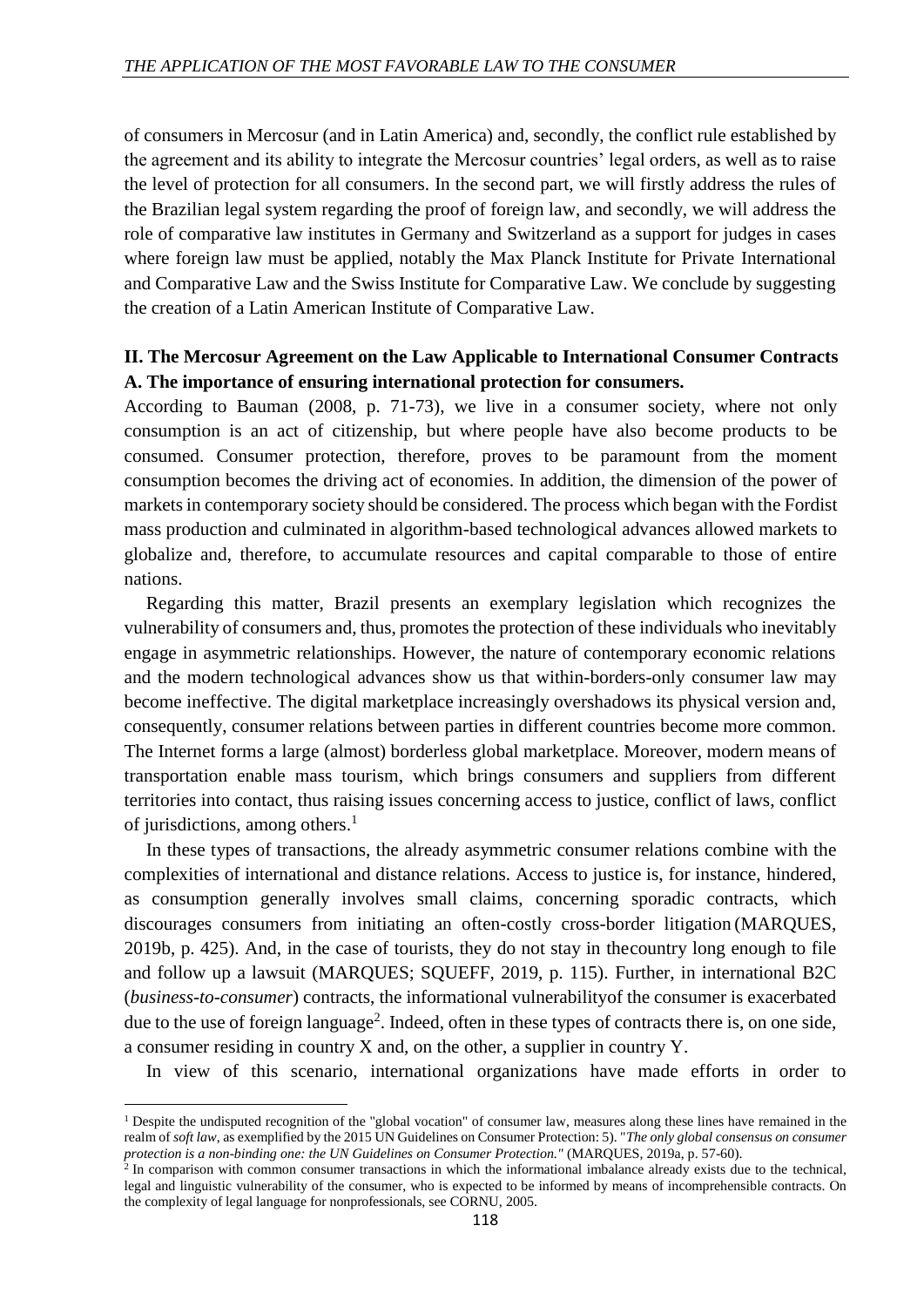internationalize consumer protection in the global market. Within the scope of this article, we will specifically address the initiatives within Mercosur.

The Treaty of Asunción, signed in 1991 by Brazil, Argentina, Paraguay, and Uruguay<sup>3</sup>, created the Common Market of the South (MERCOSUR) and established "thecommitment of the Member-States to harmonize their legislation, in the pertinent areas, so as to achieve the strengthening of the integration process" (MERCOSUR, 1991), as well as their purpose to "modernize their economies in order to expand the supply and quality of goods and services, so as to improve the living conditions of their inhabitants" (MERCOSUR, 1991).

Since its creation, therefore, MERCOSUR's goal has been to harmonize thequality level of the supply of goods and services with the purpose of improving the living conditions of its inhabitants - consumers. Thus, one can observe the bloc's efforts to achieve these objectives since its inception, with, for example, the 1996 Common Protocol on Consumer Protection, which established basic parameters of rights and protection to serve as a guide for the legal systems of the States parties (AMARAL JÚNIOR; VIEIRA, 2016, p. 4). The protocol, however, was never brought about, due to the refusal of Brazilian government. Then, the 1996 Santa Maria Protocol on International Jurisdiction in Consumer Relations established the competent jurisdiction for disputes arising from consumer relations<sup>4</sup> involving States Parties - as a general rule, the forum of the consumer's domicile (AMARAL JÚNIOR; VIEIRA, 2016, p. 5). The agreement, however, could not enter into force, due to the lack of a Common Protocol for its operation.

After unsuccessful initiatives, finally the Interinstitutional Agreement among Member States' Consumer Protection Agencies for the Protection of Visiting Consumers was signed in 2004, establishing a cooperation network among the countries with thepurpose of ensuring assistance to consumers in foreign land by means of the local protection agencies (MERCOSUR, 2004). This agreement enabled the gradual implementation of the Pilot Projectfor Tourist and Visiting Consumer Assistance (BRASIL, n.d.) in the cities of Rio de Janeiro, São Paulo, Montevideo, Punta Del Este, Bariloche, Buenos Aires, Porto Alegre, Curitiba, Natal and Fortaleza (AMARAL JÚNIOR; VIEIRA, 2016, p. 6).

Finally, in December 2017, the Agreement on the Law applicable in International Consumer Contracts was signed, establishing, as Marques (2019b, p. 420) explains, conflict rule of favor<sup>5</sup> for disputes involving international consumer contracts between countries of the bloc. The rule states that the applicable law will be the one elected by the parties<sup>6</sup>, provided that it is more favorable to the consumer.

1

<sup>3</sup> Venezuela was accepted as a Member State in 2012, but its membership was suspended in 2016. The MERCOSUR Associated States are Chile, Colombia, Ecuador, Peru, Guyana, and Suriname. Bolivia, as an associated state, is in the process of joining the bloc (MERCOSUR, n.d.). 4 "The Protocol was designed to determine international jurisdiction over consumer contracts, delimiting its scope of application

to contracts of purchase and sale on credit terms, supply of tangible movable property, provision of services, also including loans and other credit operations. Nevertheless, its article 1 excludes contracts of transportation and has nothing to say about the consumer relations performed by electronic means". (AMARAL JÚNIOR; VIEIRA, 2016, p. 5)

<sup>5</sup>According to the author, the connection factor was inspired by the principle of favor (*Güntigskeitprinzip*), which consists in a real rule of favor, in the benefit of consumers (MARQUES, 2019b, p. 420).

<sup>6</sup> Among the list of options established by the agreement: for contracts concluded in the country of the consumer's domicile, the parties may choose the law of the consumer's domicile, the law of the supplier's domicile, the law of the place of conclusion of the contract, or the law of the place of the enforcement of the obligations. The same options apply to contracts concluded outside the consumer's country of domicile, except for the law of the supplier's country of domicile.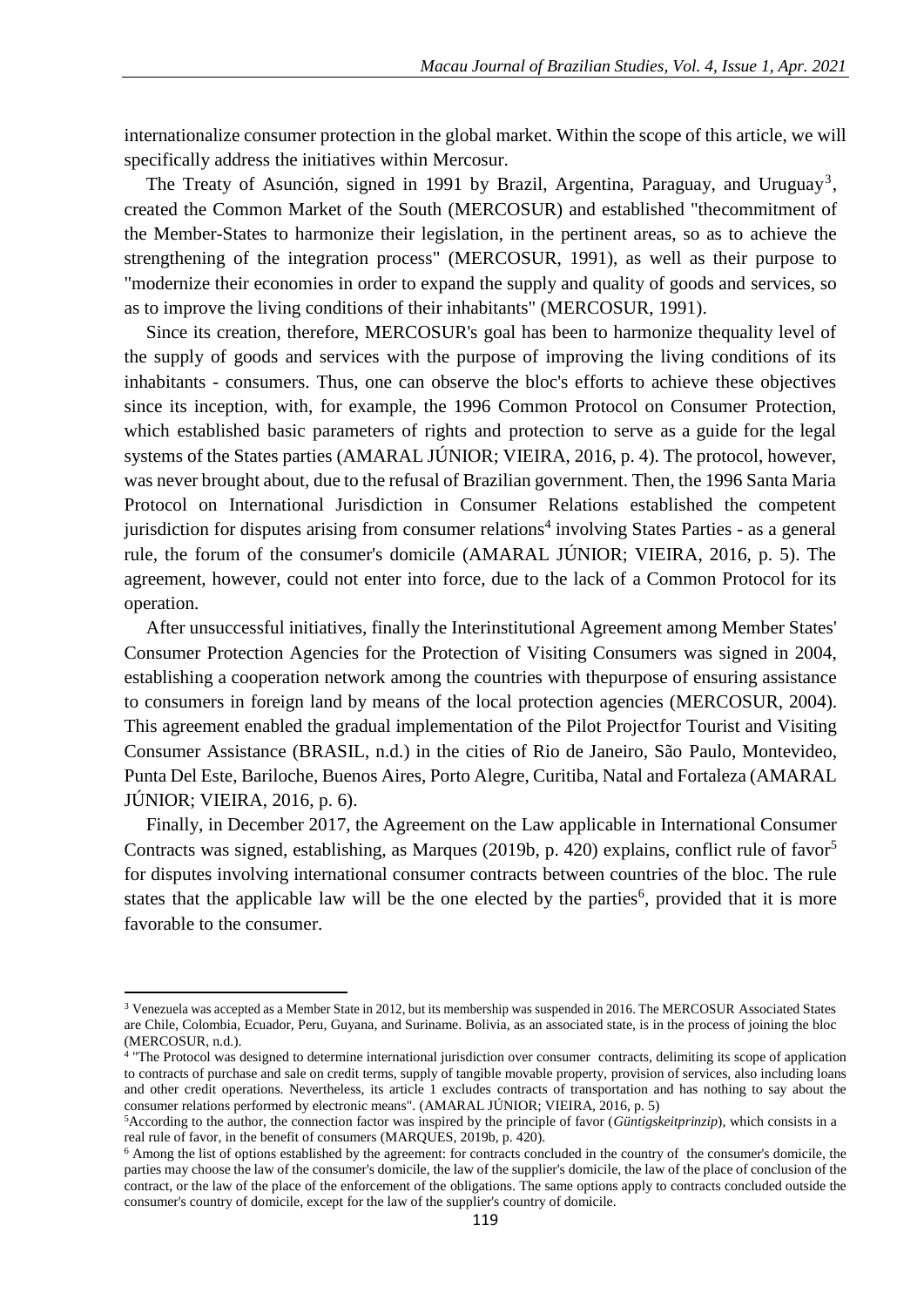#### **B. Rule of conflict of favor: the most favorable law to the consumer**

The Agreement on the law applicable to International Consumer Contracts signed by the Mercosur member States (and open for adhesion by associated States) establishes a measure of cross-border protection which is already recommended in other international agreements.

Marques (2019b, p. 422) explains that the origin of this rule of conflict resides in the 1979 Hague Conference on the law applicable to international consumer contracts, which established limits to the autonomy of the parties in choosing the law, based on the mandatory protection norms of the consumer's country of domicile. In other words, the autonomy of the parties - most often the supplier's - could not deprive the consumer of the minimum protection provided in his country of domicile. The Conference was not signed, but it inspired other agreements, such as the Rome Conference of 1980 (replaced by the Rome I Regulation) (MARQUES, 2019b, p. 423).

The agreement determines in its article 4 the rule of conflict applicable to contracts concluded by the consumer in his country of domicile, especially distance contracts. The law chosen by the parties - by the supplier, if it is an adhesion contract - will be applied, provided that it is more favorable to the consumer. Thus, in case of dispute, the judge must proceed to a comparative analysis between the chosen law and the law of the consumer's domicile and judge which is more favorable to the consumer.

It is interesting to note that the parties have limited autonomyin choosing the applicable law, and only one of the following options may be chosen: the law of the consumer's domicile, the law of the supplier's domicile, the law of the place ofconclusion of the contract, or the law of the place of performance of the contract. If the choiceof law does not meet the criteria set by the article, the law of the consumer's domicile will apply.

Article 5 sets out the conflict rule for contracts concluded by consumers outside their country of domicile. Again, the law chosen by the parties will apply only if it is more beneficial to the consumer, which will be evaluated by the competent judge. In this case, the article further limits the autonomy of the parties, excluding the law of the supplier's domicile from the list of applicable laws. For travel and tourism contracts, however, the agreement determines that the applicable law will be that of the consumer's domicile.

Such a treaty promotes the harmonization of consumer protection measures, leaving no room for "double *standards*" (MARQUES, 2019b, p. 420) to businesses, which could violate rights from consumers in other member states, which would not be able to apply their penalties to foreign suppliers.

Although Mercosur still lacks a common legislation on consumer disputes, the 1996 Common Protocol on Consumer Protection ended up serving as a model for some national legislations which arose afterwards<sup>7</sup>. This leads to the conclusion that there is already a certain harmony in consumer protection within the bloc. Let us look at it in more detail.

In Argentina, the consumer protection rules are established in the *Ley de Defensa del Consumidor* of 1993 and in the *Código civil y comercial de la Nación*. Therefore, it is a subject lacking systematization, resulting thus in the absence of guiding principles (JAEGER, 2019) differing from Brazilian law. However, a reform bill regarding the *Ley de Defensa del Consumidor* has been in transit since 2019, which promises to systematize the field and, above

 $\overline{a}$ 

<sup>7</sup> Within the bloc, the Protocol influenced the consumer legislation of Uruguay and Paraguay. (AMARAL JÚNIOR; VIEIRA, 2016, p. 2-3)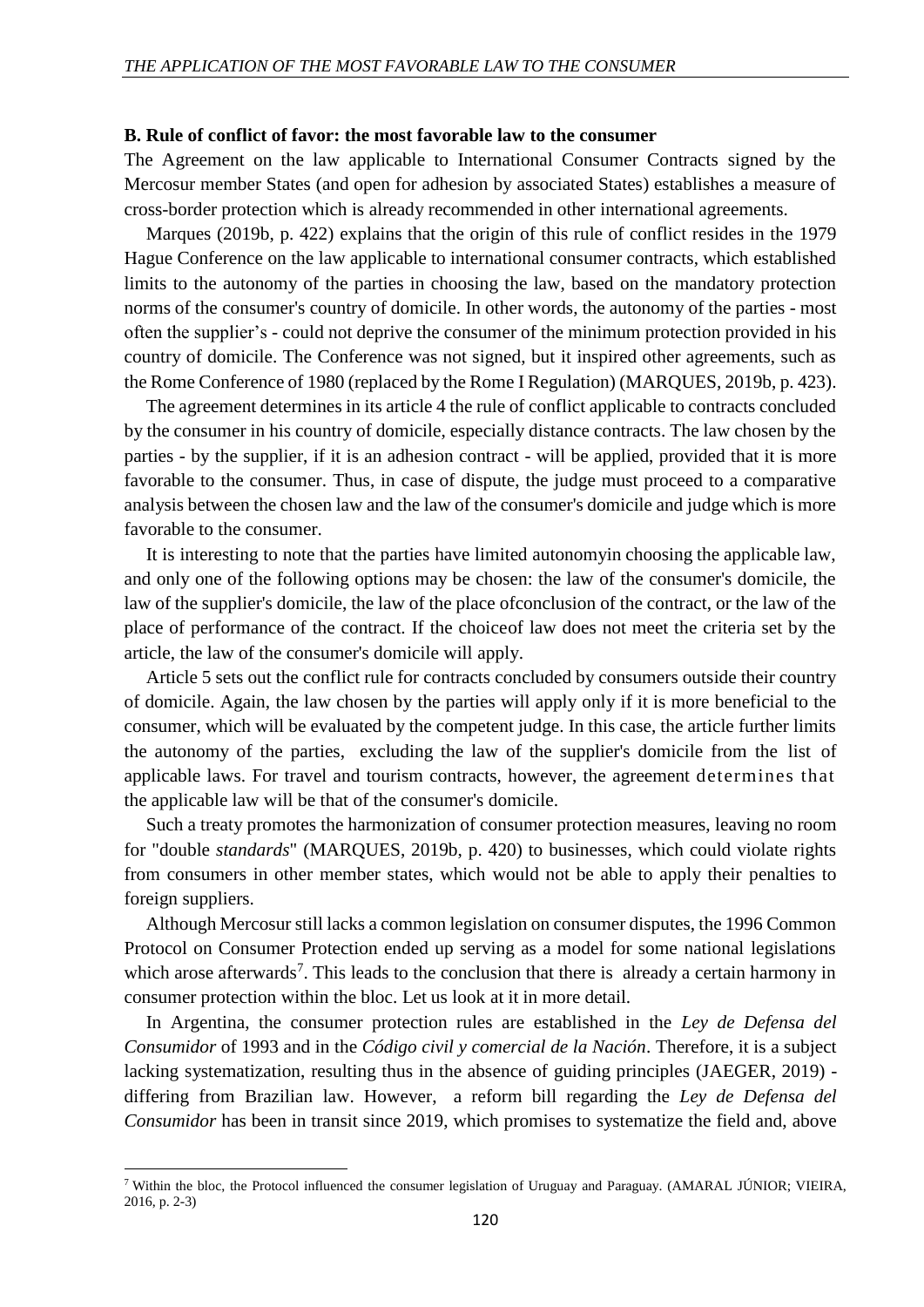all, to recognize the condition of hypervulnerability of certain groups of consumers (VIEIRA, 2020).

In Paraguay, only in 1998 was the *Ley de Defensa del Consumidor y del Usuario* sanctioned, under the influence of the Common Protocol on Consumer Protection and Brazilian law.

Indeed, its Article 6 is very similar to Article 6 of the Brazilian Code. Jaeger (2019) notes, however, that it is a more concise and lenient law than the Brazilian one.

Finally, Uruguay was the last country of the bloc to sanction a consumer protection legislation in 2000, called Consumer Protection Law, which is still in force to this day. Also influenced by the Common Protocol as well as by Brazilian law, this legislation has similar characteristics to those observed in the Paraguayan law: a more concise and milder law than the Brazilian one (JAEGER, 2019). The doctrine points out, moreover, even after 20 years of its enactment, a certain resistance of the judiciary in applying the protective norms, often overshadowing them with Civil Code rules (SZAFIR; MARKS, 2019).

It is interesting to note, therefore, that a treaty establishing a connection factor in favor of the consumer meets the spirit of the national legislations of the member States, not resulting thus in such an abrupt intervention in their sovereignty and the autonomy of the parties. Regardless, the relevance of the agreement stands especially for two reasons. Firstly, because of the possibility of adhesion by associated States. And secondly, because defining the level of consumer protection abstractly is less effective, that is, pre-establishing that the applicable law will be, for example, that of the consumer's domicile does not guarantee the best protection and also hinders the harmonizing and integrating effect of the Agreement. The analysis of the most favorable law in the concrete case enables the application of foreign law by the competent jurisdiction, in case it is understood as more beneficial, contributing to the improvement of the standard of consumer protection of that State and to the integration of the countries of the bloc $8$ .

It is necessary, therefore, to analyze the issue of assessment and application of foreign law by the judge of the forum, in order to verify the means of enforcement of the agreement's goals. The topic will be limited to the analysis of the Brazilian procedural rules.

# **III. Assessment of foreign law in the application of the conflict rule A. Rules on the assessment of foreign law by the Brazilian judge**

1

The validity of the Mercosur Agreement on the Law Applicable to International Consumer Contracts raises questions about the rules concerning the knowledge and applicability of foreign law by national judges, especially with regard to possible limitations, which would directly affect the effectiveness of the Agreement.

It is important, initially, to emphasize two principles that are in force in Brazilian Procedural Law: the principle of *non liquet,* by which no dispute submitted to a jurisdiction may remain

<sup>8</sup> Moreover, the bilateral conflict rule of the most favorable law to the consumer seems more interesting than the idea of standardization by means of a protocol, such as the initiative of the Common Protocol, because standardization would only aim at an abstract higher protection, while the conflict rule of the 2017 Agreement ensures the best protection in the concrete case. Favier (2020, p. 385), when highlighting the consequences of the harmonization of consumer law within the European Union, brings the example of the transposition of the directive of redhibitory defects in France. French law had more favorable provisions for consumers, "such as the abolition of the 500 euros fee imposed on victims of property damage and the possibility of maintaining the liability of the distributor of defective products as the main one, while the directive understood it to be only subsidiary to that of the manufacturer.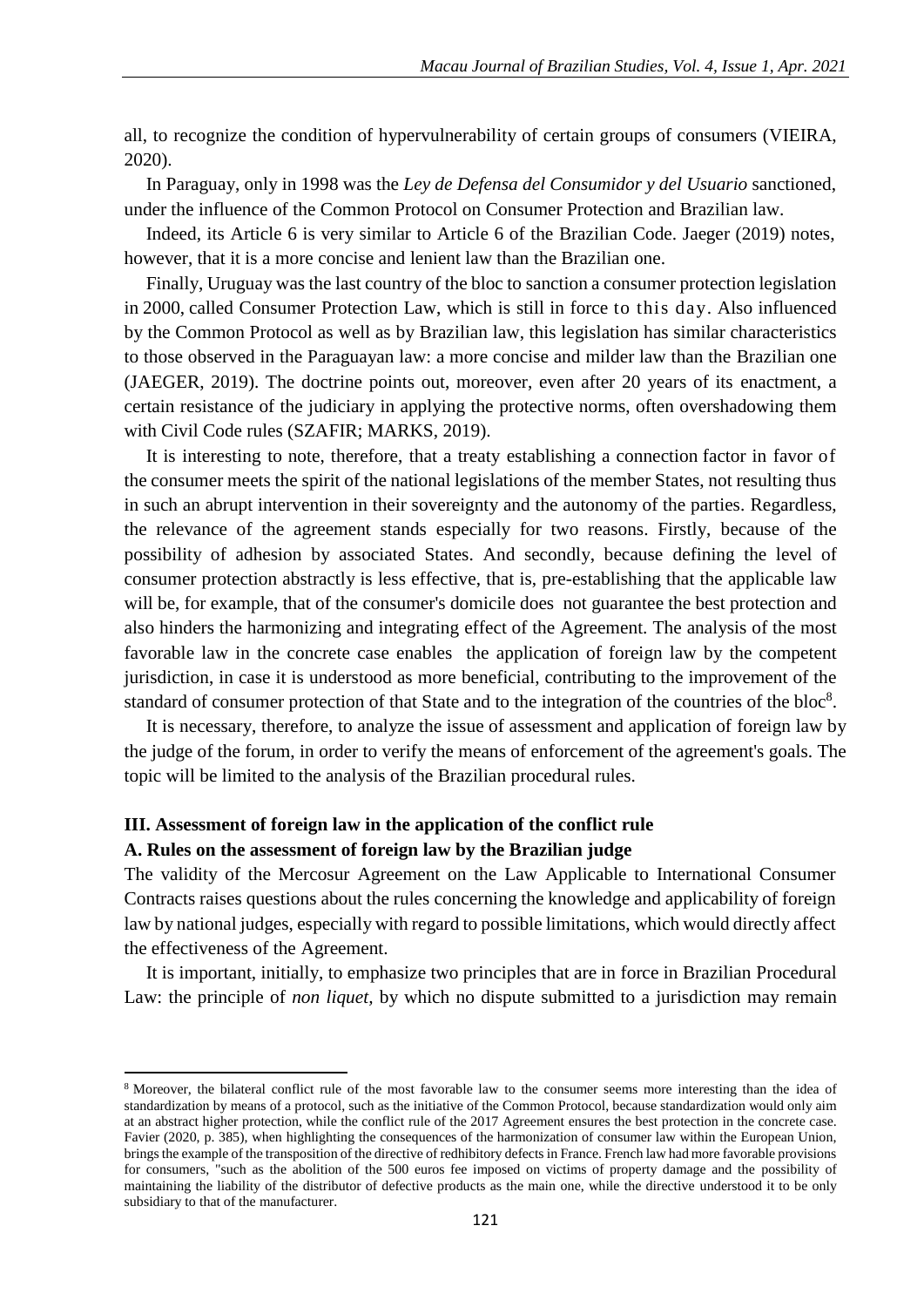unanswered, as per article 4 of the Introductory Rules of Brazilian law (LINDB) $^9$  and article 140 of the Code of Civil Procedure (CPC)<sup>10</sup>; and the principle of *iura novit curia,* by which the judge is responsible for the legal qualification of the facts brought by the parties, regardless of the legal grounds alleged by them.

At this point, it should be noted that the Brazilian doctrine generally considers the content of foreign law as a matter of law (GARCIA; COSTA, 2018, p. 168) - and not as a matter of fact, subject to proof - since the application of foreign law comes from the command of the Brazilian rule of private international law, which established the connection factor for that situation. Thus, the judge is responsible for defining the content of the foreign rule (*iura novit curia*), from which he cannot be exempted (*non liquet*). Moreover, it should be mentioned article 408 of the Code of Bustamante, by which "*the judges and courts of each contracting State will apply, of their own motion, when they proceed, the laws of the others, without prejudice to the evidential means which this chapter refers to*" (our emphasis). Therefore, the judge must apply the foreign law ex officio.

However, the judge's obligation to know the law is limited to the national law, as taught by article  $367<sup>11</sup>$  of the CPC with article  $14<sup>12</sup>$  of LINDB. Therefore, the judge must apply the foreign law applicable to that legal situation, but he may ask the party that claims it to prove the content and validity of that law.

This understanding is compatible with the Principle of Non-Surprise, as established by the current CPC, which prohibits decisions rendered without the parties being able to anticipate their content. Moreover, this principle is in accordance with another one: the Adversarial Principal, by which the parties must have the opportunity to speak about any evidence or grounds that affect the decision on the dispute. Garcia and Costa (2018, p. 167), when addressing this issue, concluded:

Thus, although the application of foreign law *per se* occurs ex officio, the reasons that lead to its application must be the subject of an effective discussion between the parties. This factual substratum may refer, for example, to the place of domicile of the party (connecting factor) in the discussion about the law applicable to movable objects (article 8, § 1, LINDB).

The question remains, however, about the extent to which the national judge is required to know the foreign law. The authors (GARCIA; COSTA, 2018, p. 163) criticize the use of subjective criteria such as "personal effort" or "free knowledge" of the judge about the alien law, since it would be a criterion devoid of any legal certainty:

However, conditioning the ex officio application of foreign law to a subjective condition linked to the judge is contrary to the most basic legal principles. Assuming that the impact of the judge's prior knowledge andpersonal conditions are relevant, *the application of a foreign law would be subject to a lottery*: if for the judge Gaius, who has just returned from a post-graduation course in Germany, Germanic rules would be applicable; if for Tício, who is unfamiliar with Teutonic language and law, the rules of the forum would apply. Furthermore, Portuguese law would be easier to apply, due to linguistic and cultural proximities, than Thai or Kyrgyz law. *A system that makes the ex officio applicability of foreign*

1

<sup>&</sup>lt;sup>9</sup> Art. 4o When the law is silent, the judge will decide the case in accordance with analogy, customs and generalprinciples of law (BRASIL, 1942).

<sup>&</sup>lt;sup>10</sup> Art. 140: The judge is not exempt from deciding under the allegation of legal vacuum or obscurity of the legal system(BRASIL, 2015).

<sup>&</sup>lt;sup>11</sup> Article 376. The party that alleges municipal, state, foreign or customary law shall prove its content andvalidity, if the judge so determines (BRASIL, 2015).

 $12$  Article 14: If the judge does not know the foreign law, he may require the invoker to prove the text and validity of it (BRASIL, 1942).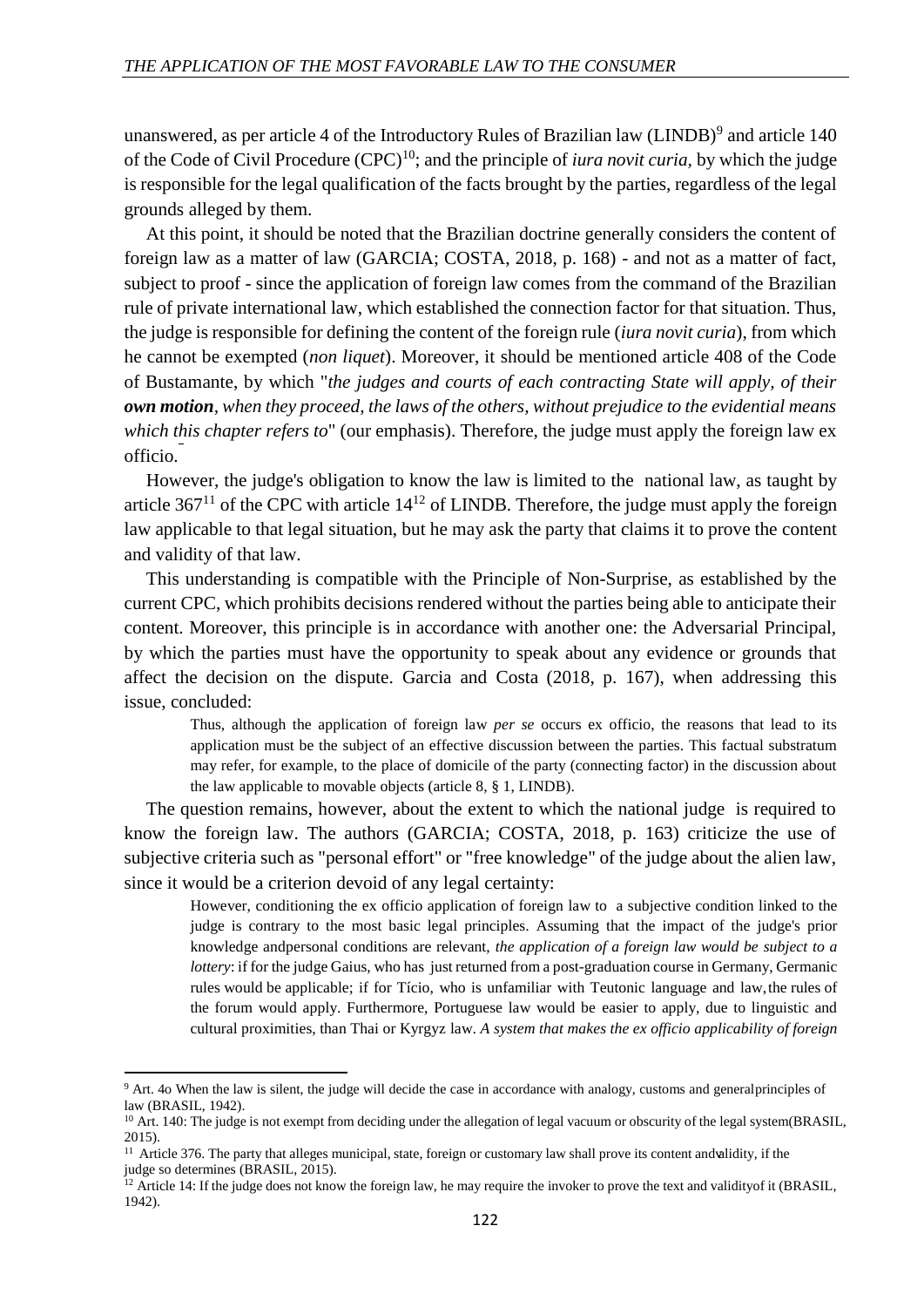*law dependent on the subjective characteristics of the judge can only do so in flagrant disrespect towards isonomy and legal security* (our emphasis).

On this point, the authors suggest that, due to all the principles already mentioned, in addition to the duty of cooperation<sup>13</sup> established by the CPC of 2015, the parties should collaborate with the judge in the assessment of the foreign law, since it would be unreasonable to expect the judge to undertake such task for the resolution of a single case in a country with such a high number of claims as Brazil.

However, this solution may prove problematic, especially in consumer litigation,because the legal evidence brought by the parties has no guarantee of impartiality, and the judge must, in any case, be able to judge the relevance and validity of the grounds raised. Moreover, in a dispute involving the supplier and the consumer, the supplier will be in an advantageous position, having more technical and financial means to "prove his right".

Thus, guaranteeing the judge the means of assessment of foreign law is an essential measure for the application and effectiveness of the conflict rule established in the Mercosur Agreement of 2017.

At this point, it is important to mention the means of international cooperation provided by the Brazilian legal system. Article 409 of the Bustamante Code establishes that the party that invokes the application of foreign law may prove it "*by means of a certificate from two lawyers practicing in the country whose law is in question, which must be duly legalized*." And as for the judge, it establishes the possibility of requesting diplomatic cooperation with the country of the foreign law to be applied - "they *may, ex officio, before taking a decision, request, through diplomatic channels, that the State whose law is involved provide a report on the text, validity and meaning of the applicable law.*" - in case the judge considers the party's evidence insufficient, or it is not brought to court.

With the exception of Brazil, the Mercosur member States have never ratified the Havana Convention, which gave rise to the aforementioned Code. However, Argentina, Brazil, Colombia, Ecuador, Guatemala, Mexico, Paraguay, Peru, Uruguay, and Venezuela have ratified the 1979 Inter-American Convention on General Rules of Private International Law, which establishes the *ex officio* application of the foreign law indicated by the conflict rule. Thus, these countries recognize the legal nature of foreign law, whose content or proof will be made according to the means established in their legal systems (MONACO, 2020, p. 143).

It is also worth mentioning the new instrument of international judicial cooperation established in the 2015 Code of Civil Procedure: the direct assistance, through which the foreign judicial authority may request information about the Brazilian legal system<sup>14</sup>. According to Polido (2018), such measure represents a true modernization of the Brazilian civil procedure regarding international cooperation practices and the ideal of "global justice". This instrument, because it does not require a *juízo de delibação<sup>15</sup>*<sup>16</sup>, enables a more agile means for exchanges

 $\overline{a}$ 

<sup>&</sup>lt;sup>13</sup> Art. 6 All parties must cooperate with each other to obtain, in a reasonable time, a fair and effective decision on the merits (BRASIL, 2015).

<sup>&</sup>lt;sup>14</sup> Art. 30. In addition to the cases established in treaties to which Brazil is a party, direct aid will have the following objectives: I **-** *obtaining and providing information on the legal* **system** and on administrative or jurisdictionalprocesses which have been concluded or are in progress; (...) (BRASIL, 2015).

<sup>15</sup> *Juízo de delibação*: a superficial judgment on the legality of an act, without, however, entering into an examination of merit. Example: homologation of a foreign judgment by the STF, examination of the legality of administrative acts by the Judiciary.

<sup>&</sup>lt;sup>16</sup> Direct aid is appropriate when the measure does not derive directly from a decision by a foreign jurisdictional authority to be submitted to a *juízo de delibação* in Brazil (BRASIL, 2015).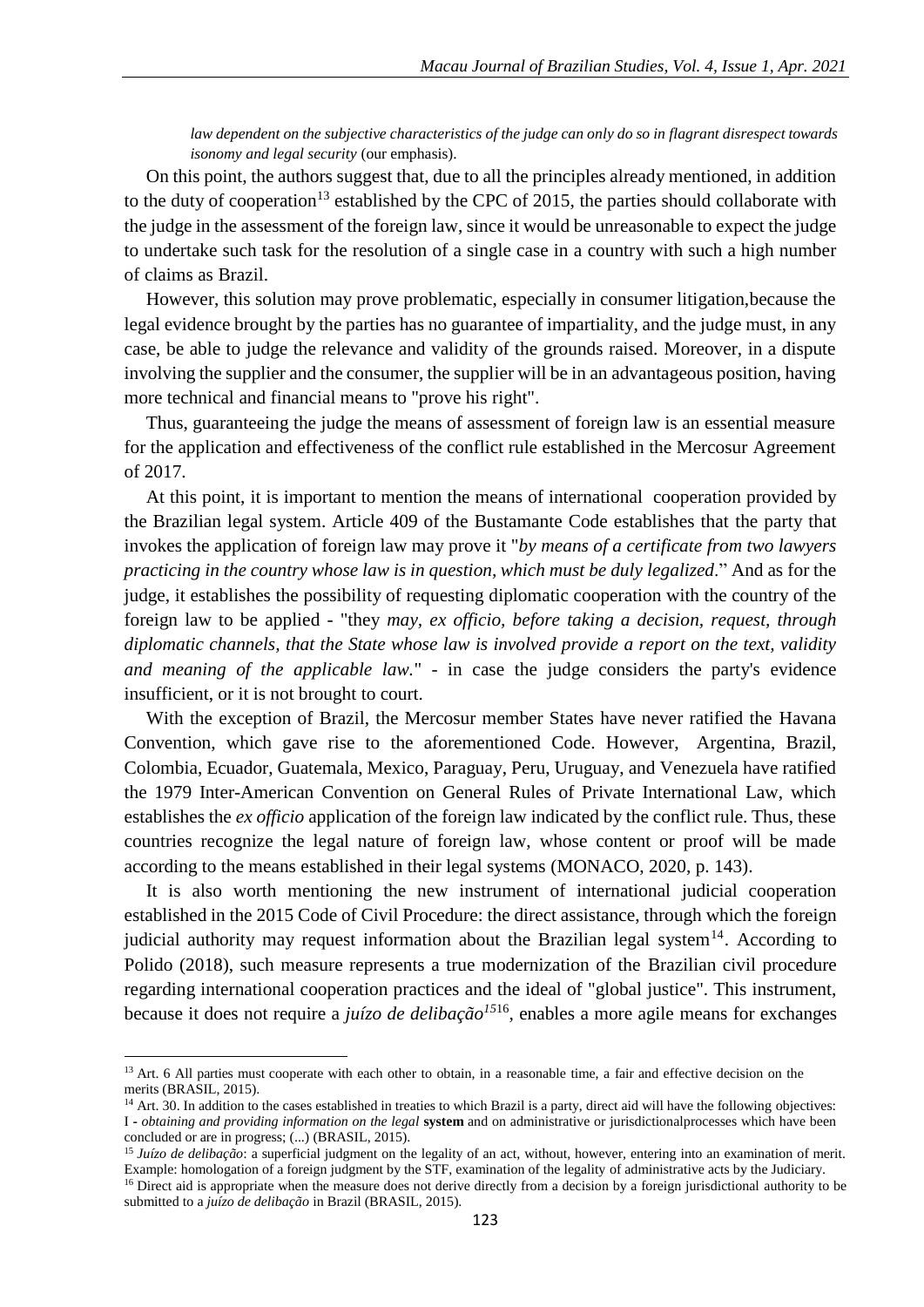between judicial and administrative authorities. This is the result from the recognition by the Brazilian legislator of the undeniable importance of cross-border litigation in an increasingly globalized world.

Notwithstanding the mechanisms already provided by the Brazilian legal system for the judge to assess foreign law, as well as for the provision of information on international cooperation, this article is concerned with the means available to the court to assess the content of the foreign law. For, although the conflict rule set by the 2017 Mercosur Agreement indicates the most favorable law to the consumer, which could lead the judge to apply any provisions brought by him or her, the concern remains with regard to the verification of the grounds. This article concerns about the reliable sources of foreign law available to the judge.

We will thus mention some examples of support mechanisms for courts in the assessment of the content of foreign law in operation in Switzerland and Germany, namely, the Swiss Institute of Comparative Law and the Max Planck Institute for Private International and Comparative Law.

#### **A.** *Expert* **Institutes in Foreign Law**

If the judge is deemed capable of saying which law is more favorable to the consumer,the law of the forum or a foreign law, he is presumed, therefore, to know (or be capable of knowing) this foreign law.

As we have seen, Brazilian law has several regulations governing the means of international cooperation and proof of foreign law. However, the mechanisms recommended by the CPC and by the Bustamante Code have some limitations, notably: the limited access only to judges, on the one hand, and the quality of the information provided, on the other. In the case of requests for assistance through diplomatic channels or international cooperation, the quality of the information provided by the judicial authority may be incomplete, since it may be resigned to informing an abstract rule, ignoring all the legal nuances of the concrete case. And yet, regarding the quality of the information, in the case of proof of the right by means of a certificate issued by two lawyers working in the foreign country, as established in the Bustamante Code, we shall question the partiality of this evidence.

Thus, it should be addressed another mechanism for benchmarking foreign law, which already operates in other legal systems: the specialized institutes of comparative international law, which provide specific opinion services for courts on foreign law.

The Swiss Institute for Comparative Law, established by the *Federal Act of 28 september 2018*, acts as a research and documentation center for foreign and internationallaw. It has a library with more than 400,000 monographs, periodicals, and an important number of databases on almost every legal order in the world (URSCHELER, 2020, p. 124- 125). It offers not only official legislative sources, but also publications on case law and doctrine. The library is open to the public and enables individuals and professionals to learn about foreign laws, provided they master the language required in order to access them. Above all, the Institute acts as an *expert* organization, providing information and legal opinions to courts and the administration. To this end, the Institute relies on a *staff* trained in foreign countries (PRETELLI, LALANI, 2017, p. 390), as well as on the recognition of its independence and scientific impartiality before the courts (USRCHELER, 2020, p. 131). Urscheler (2020, p. 121) understands that the service provided by the Institute, as well as the clarity and precision of the Swiss Code of Private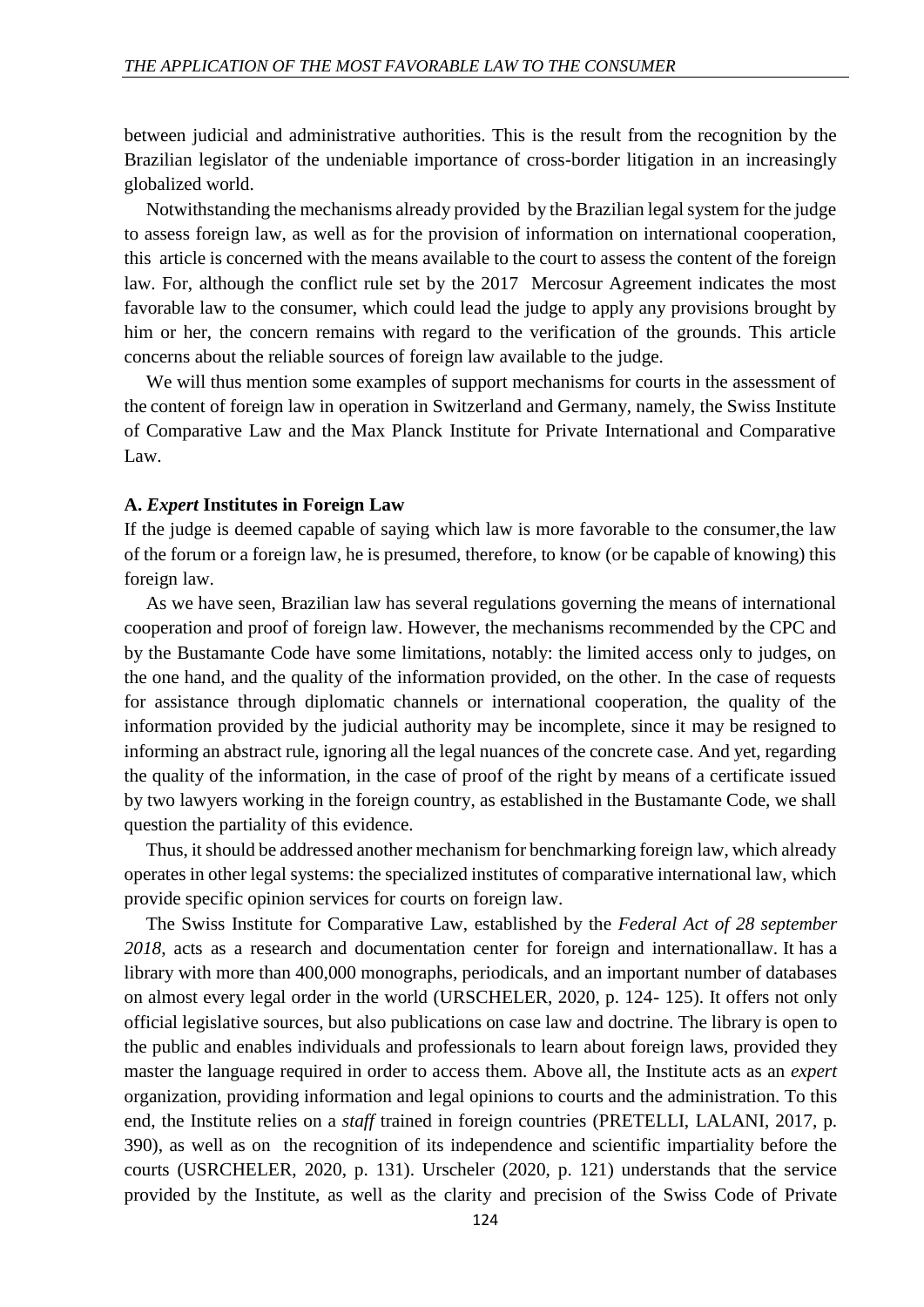International Law, explain the recurrent application of foreign law in the country.

In Germany, the *Max-Planck-Institut für ausländisches und internationales Privatrecht (MPI)* plays a similar role. It is interesting to note that the Institute was created in 1926 in Berlin, in the post-World War I context, when the performance of the Mixed Arbitration Courts<sup>17</sup> under the Treaty of Versailles required the urgent emergence of the service of *experts* in foreign law (REMIEN, 2017, p. 191). Since then, the Institution has acquired great prestige, so much that its opinions are preferable to those of the German Ministry of Justice (REMIEN, 2017, p. 196). Expert opinions ("*Länderreferenten*") provide carefully collected information directly linked to the case. However, these services tend to be costly and slow, as the institute functions primarily as a research center. Many *expert* opinions from MPI and other institutes are published annually

in the collection "*Gutachten zum internationalen und ausländischen Privatrecht*" (REMIEN, 2017, pp. 197-198).

Hence, the authors suggest that a Latin American Institute of Comparative Law would be an interesting structure to complement Mercosur's institutional framework. This institute would guarantee a reliable source on the national laws of the member States and its associated countries, in addition to providing an opinion service to judges. This means of proof of foreign law would have the advantage of providing specific and thorough answers to the concrete case, in comparison with the request for direct assistance through diplomatic channels, since they would be carried out by experts. Furthermore, in comparison with the certification provided by the parties by lawyers working in the foreign country, the opinion of the institute would be impartial, contributing thus to a legitimate judicial outcome.

Also, a Comparative Law Institute specialized in Latin America would strongly contribute to the integration of the bloc members, since it would certainly strengthen the application of all existing treaties and conventions, in addition to fostering academic exchange among the countries.

#### **IV. Concluding remarks**

 $\ddot{\phantom{a}}$ 

The Mercosur Agreement on the law applicable to international consumer contractsrepresents a major advance in global justice and protection of individuals against the abuse from markets. The conflict rule established by the agreement has the power not only to raise the level of consumer protection in all ratifying countries, but also to foster the integration of member and associated States. To this end, the agreement places on the judge the task of performing a real comparative analysis before deciding on the law applicable to the contract.

From the analysis of this article, it was possible to obtain an overview of the instruments legally established in Brazil which aim to assist the judge in the discovery of foreign law. Although cooperation and assistance are expected from the parties in this process, it is the judge's duty alone to determine what the content of the foreign law is. To do so, he must have access to reliable and thorough sources in order to make an informed decision in accordance with the foreign law. This article has presented the mechanism of expert institutes, which count on trained lawyers in foreign

<sup>&</sup>lt;sup>17</sup> "The Allied and Associated Powers did not entrust the German, Austrian and Hungarian courts with implementation of the *substantive provisions of the peace treaties as they mistrusted the willingness of these courts to fully implement the one-sided regimes of the peace treaties. Under the national applicable jurisdictional rules, these courts were competent to address private law issues regarding assets located on their soil. Instead, the peace treaties established a self-standing court system, the Mixed Arbitral Tribunals (articles 304 VPT, 256 TPSG, 187 TPN, 239 TPT)*" (REQUEJO ; HESS, 2018, p. 7)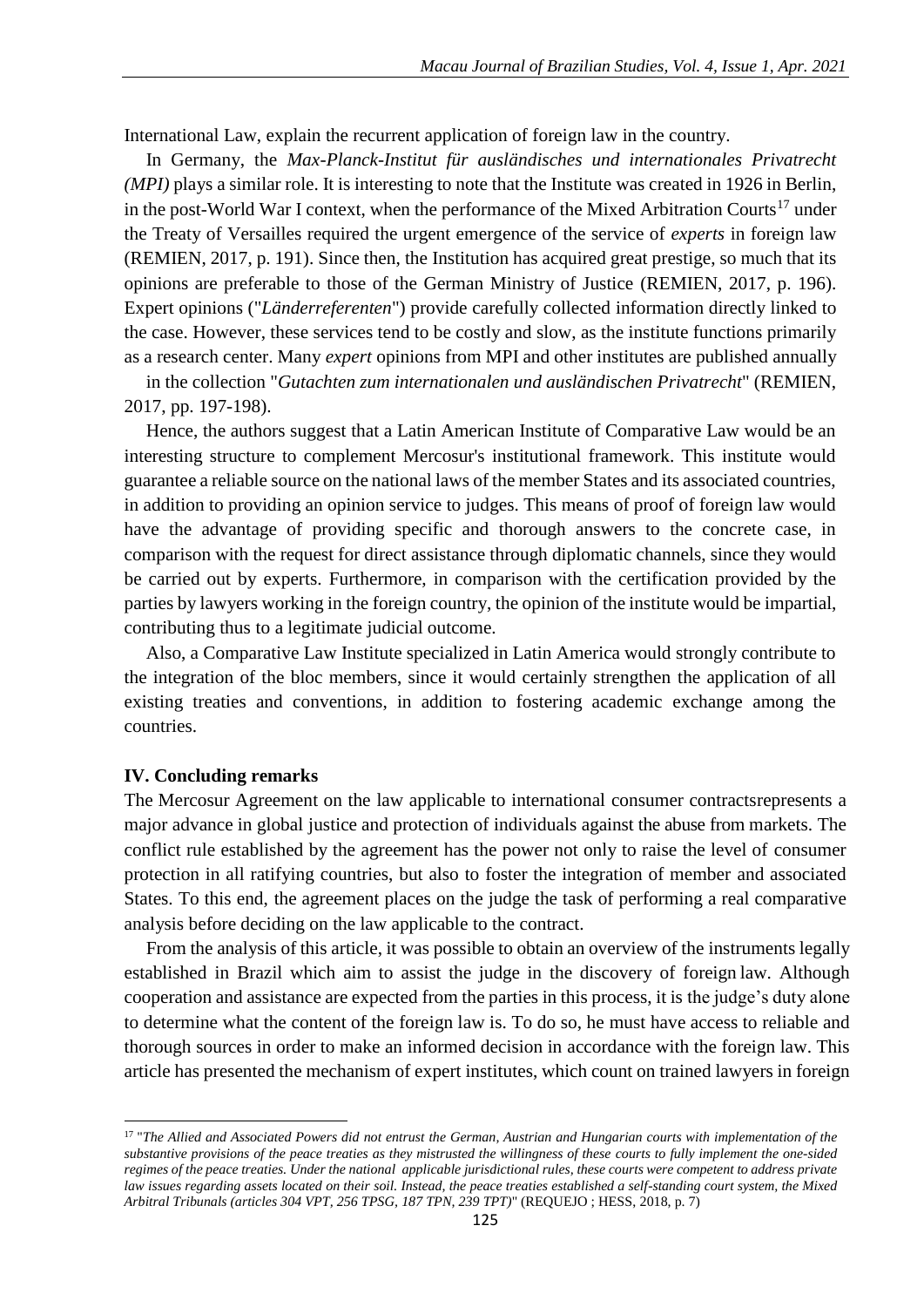law, who prepare thorough and impartial opinions for the courts, such as the Swiss Institute of Comparative Law and the Max Planck Institute for Private International and Comparative Law.

Finally, we conclude with the suggestion of creating a Latin American Institute of Comparative Law, which would not only compensate this absence of reliable sources of foreign law, but also contribute to the integration of State members of Mercosur and its associates. We understand that the guarantee of these sources would allow the application of the 2017 Mercosur Agreement to reach its full potential as a protective and integrating norm.

# **References**

Acordo Interinstitucional entre os Órgãos de Defesa do Consumidor dos Estados Membros para a Defesa do Consumidor Visitante. 3 jun. 2004. Available at: http://www2.maringa.pr.gov.br/sistema/arquivos/fe9b064e5459.pdf. Access 28/03/2021.

Bauman, Zygmunt. "Vida para o consumo: a transformação das pessoas em mercadoria". Jorge Zahar: Rio de Janeiro, 2008.

Brasil. Decreto-Lei nº 4.657, de 4 de Setembro de 1942. Lei de Introdução às Normas do Direito Brasileiro. at: Available at: Available at: Available at: at:

http://www.planalto.gov.br/ccivil\_03/decretolei/del4657compilado.htm. Access 28/03/2021.

\_\_\_\_\_\_\_\_\_\_. Lei nº 13.105, de 16 de Março de 2015. Código de Processo Civil. Available at: http://www.planalto.gov.br/ccivil\_03/\_ato2015-2018/2015/lei/l13105.htm.Access 28/03/2021. Código de Direito Internacional Privado (Código Bustamante). 20 fev. 1928. Available at: https://www2.camara.leg.br/legin/fed/decret/1920-1929/decreto-18871-13-agosto-1929-

549000-publicacaooriginal-64246-pe.html. Access 31/03/2021.

Cornu, Gérard. "Linguistique Juridique". L.G.D.J: Paris, 2005.

Favier, Yann. "A "Lei da Boa Razão" e a Harmonização do Direito: Livre Reflexão sobre a Noção de um Direito Comum do Consumidor na Europa". In: MARQUES, Claudia Lima; Cerqueira, Gustavo (Orgs.). "A Função Modernizadora do Direito Comparado: 250 Anos da Lei da Boa Razão". Editora YK: São Paulo, 2020, p. 383-387.

Garcia, Marco Aurélio Fernandes & Costa, José Augusto Fontoura. "Contraditório e Aplicação de Ofício do Direito Estrangeiro no NCPC". Revista de Processo. Vol. 286, Dez/2018, p. 159 – 184.

Jaeger Júnior, Augusto. "Direito da concorrência e proteção do consumidor no Mercosul". In: Júnior, Alberto do Amaral & Vieira, Luciane Klein. "A proteção internacional do consumidor no Mercosul". Revista de Direito do Consumidor. Vol. 106, Jul – Ago/2016, p. 71-88. Available at:

http://www.mpsp.mp.br/portal/page/portal/documentacao\_e\_divulgacao/doc\_biblioteca/bibli\_s ervicos\_produtos/bibli\_boletim/bibli\_bol\_2006/RDCons\_n.106.03.PDF. Access 28/03/2021.

Lima Marques, Claudia (Coord.). Direito privado e desenvolvimento econômico: estudos da Associação Luso-Alemã de Juristas (DLJV) e da Rede Alemanha-Brasil de Pesquisas em Direito do Consumidor. São Paulo: Thomson Reuters Brasil, 2019. [e-book]

\_\_\_\_\_\_\_\_\_\_. "International Protection of Consumers as a Global or a Regional Policy". Journal Of Consumer Policy, [S.L.], Vol. 43, n. 1, p. 57-75, 12 dez. 2019a. Springer Science and Business Media LLC. http://dx.doi.org/10.1007/s10603-019-09434-z.

\_\_\_\_\_\_\_\_\_\_. "Lei mais Favorável ao Consumidor e o Acordo do Mercosul sobre Direito Aplicável em Matéria de Contratos Internacionais de Consumo de 2017". Revista de Direito do